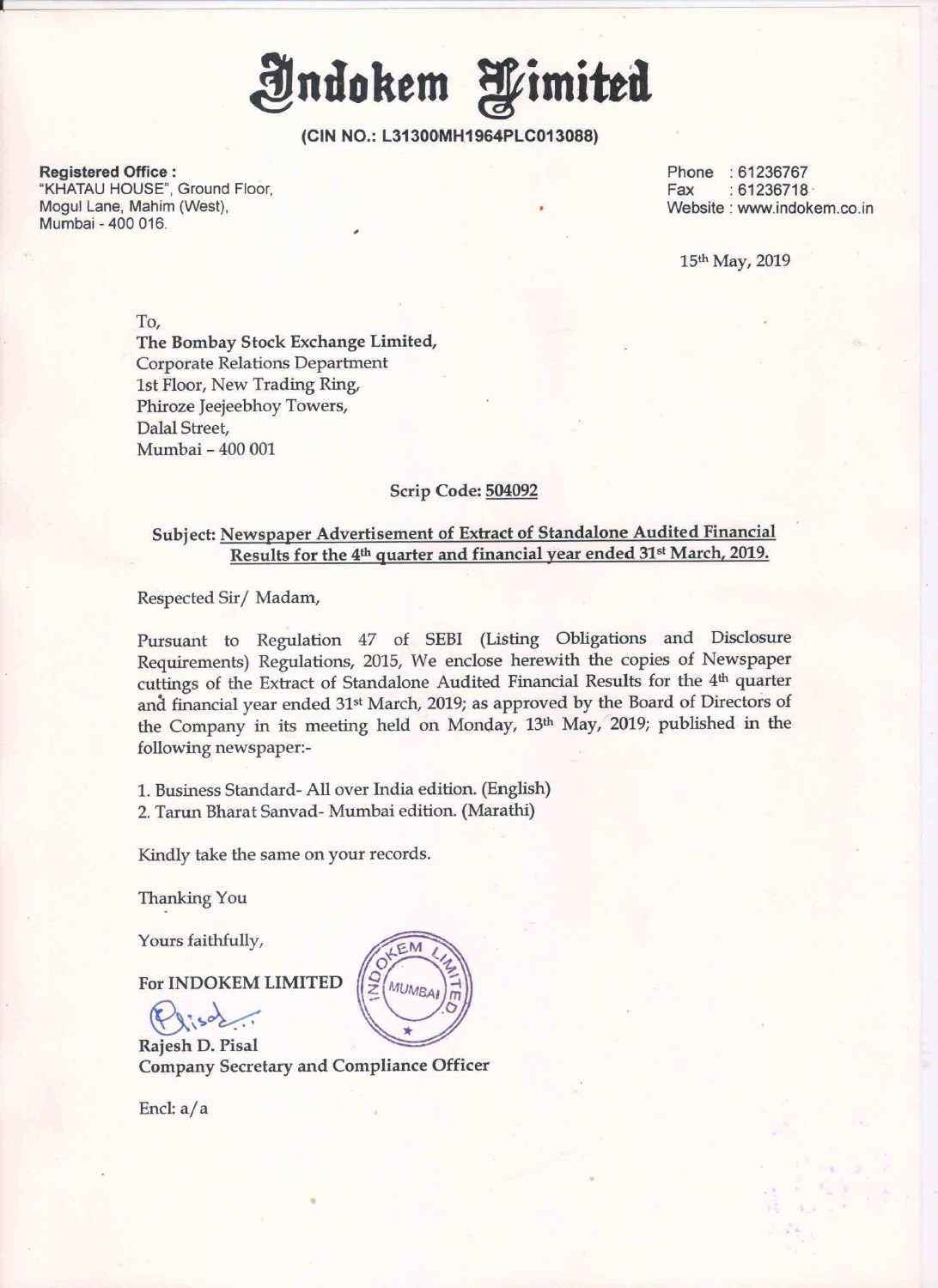## **Business Standard**

MUMBAI |<br>TUESDAY, 14 MAY 2019

| <b>INDOKEM</b><br>CIN NO.L31300MH1964PLC013088<br>Registered Office: Plot No. 410/411, Khatau House, Mogul Lane, Mahim, Mumbai 400 016.<br>Tel no. : 61236767/61236711 Email - iklsecretarial@gmail.com | <b>LIMITED</b>                         |                         |            |                                        |                                |                                |  |
|---------------------------------------------------------------------------------------------------------------------------------------------------------------------------------------------------------|----------------------------------------|-------------------------|------------|----------------------------------------|--------------------------------|--------------------------------|--|
| Statement of Financial Results for the quarter and year ended March 31, 2019                                                                                                                            |                                        |                         |            |                                        |                                | (Rs.in Lakhs)                  |  |
| Particulars                                                                                                                                                                                             |                                        | Quarter ended           |            |                                        |                                | Year ended                     |  |
|                                                                                                                                                                                                         | March 31,<br>2019<br>(Refer<br>Note 4) | 31, 2018<br>(Unaudited) | December   | March 31.<br>2018<br>(Refer<br>Note 4) | March 31.<br>2019<br>(Audited) | March 31,<br>2018<br>(Audited) |  |
| 1<br>Total income from operations                                                                                                                                                                       | 2,099                                  |                         | 1,948      | 2,182                                  | 8,073                          | 8,175                          |  |
| 2 Profit / (Loss) before tax from continuing operations                                                                                                                                                 | (60)                                   |                         | (109)      | (40)                                   | (92)                           | (165)                          |  |
| 3 Profit / (Loss) from continued operations after tax                                                                                                                                                   | (60)                                   |                         | (109)      | (40)                                   | (92)                           | (165)                          |  |
| 4 Profit / (Loss) from discontinued operations before tax<br>5 Profit / (Loss) from discontinued operations after tax                                                                                   | (6)<br>(6)                             |                         | (5)<br>(5) | (7)<br>(7)                             | (18)<br>(18)                   | (7)<br>(7)                     |  |
| 6 Profit / (Loss) for the year                                                                                                                                                                          | (66)                                   |                         | $-(114)$   | (47)                                   | (110)                          | (172)                          |  |
| 7 Total comprehensive Income/( Loss) net of tax                                                                                                                                                         | (62)                                   |                         | (114)      | (84)                                   | (106)                          | (208)                          |  |
| 8 Paid-up equity share capital                                                                                                                                                                          |                                        |                         |            |                                        |                                |                                |  |
| (face value of Rs. 10/- each)<br>9 Reserves                                                                                                                                                             | 2,433                                  |                         | 2,433      | 2,433                                  | 2,433<br>404                   | 2,433<br>510                   |  |
| 10 Earnings per share (EPS) (not annualised)                                                                                                                                                            |                                        |                         |            |                                        |                                |                                |  |
| from continuing operations                                                                                                                                                                              |                                        |                         |            |                                        |                                |                                |  |
| (a) Basic (in Rs.)                                                                                                                                                                                      | (0.25)                                 |                         | (0.45)     | (0.16)                                 | (0.38)                         | (0.68)                         |  |
| (b) Diluted (in Rs.)                                                                                                                                                                                    | (0.25)                                 |                         | (0.45)     | (0.16)                                 | (0.38)                         | (0.68)                         |  |
| <b>NOTES:</b><br>1<br>Statement of Assets and Liabilities as at March 31, 2019                                                                                                                          |                                        |                         |            |                                        |                                |                                |  |
| Particulars                                                                                                                                                                                             |                                        |                         |            | As at March                            |                                | As at March                    |  |
|                                                                                                                                                                                                         |                                        |                         |            | 31, 2019<br>Rs. In Lakhs               | 31, 2018<br>Rs. In Lakhs       |                                |  |
| <b>ASSETS</b><br>Non-current assets                                                                                                                                                                     |                                        |                         |            |                                        |                                |                                |  |
| Property, plant and equipment                                                                                                                                                                           |                                        |                         |            | 2,577                                  |                                | 2,565                          |  |
| Capital work-in-progress                                                                                                                                                                                |                                        |                         |            | 44                                     |                                | 30                             |  |
| Intangible assets                                                                                                                                                                                       |                                        |                         |            | 95                                     |                                | 81                             |  |
| Intangible assets under development<br><b>Financial assets</b>                                                                                                                                          |                                        |                         |            |                                        |                                | $\overline{c}$                 |  |
| Investments                                                                                                                                                                                             |                                        |                         |            | 1                                      |                                | $0^*$                          |  |
| Loans                                                                                                                                                                                                   |                                        |                         |            | 14                                     |                                | 14                             |  |
| Other financial assets                                                                                                                                                                                  |                                        |                         |            | 23                                     |                                | 21                             |  |
| Income tax assets (net)                                                                                                                                                                                 |                                        |                         |            | 30                                     |                                | 26                             |  |
| Other non-current assets                                                                                                                                                                                |                                        |                         |            | 239                                    |                                | 250                            |  |
| <b>Total non-current assets</b><br><b>Current assets</b>                                                                                                                                                |                                        |                         |            | 3,023                                  |                                | 2,989                          |  |
| Inventories                                                                                                                                                                                             |                                        |                         |            | 982                                    |                                | 831                            |  |
| <b>Financial assets</b>                                                                                                                                                                                 |                                        |                         |            |                                        |                                |                                |  |
| Investments                                                                                                                                                                                             |                                        |                         |            |                                        |                                | 1                              |  |
| Trade and other receivables<br>Cash and cash equivalents                                                                                                                                                |                                        |                         |            | 1,960                                  |                                | 2,453                          |  |
| Bank balance other than cash and cash equivalent                                                                                                                                                        |                                        |                         |            | 50<br>5                                |                                | 47<br>4                        |  |
| Loans                                                                                                                                                                                                   |                                        |                         |            | $\overline{2}$                         |                                | 4                              |  |
| Other financial assets                                                                                                                                                                                  |                                        |                         |            | 61                                     |                                | 66                             |  |
| Other current assets<br><b>Total current assets</b>                                                                                                                                                     |                                        |                         |            | 107                                    |                                | 73                             |  |
| <b>Total assets</b>                                                                                                                                                                                     |                                        |                         |            | 3,167<br>6,190                         |                                | 3,479<br>6,468                 |  |
| <b>EQUITY AND LIABILITIES</b>                                                                                                                                                                           |                                        |                         |            |                                        |                                |                                |  |
| Equity                                                                                                                                                                                                  |                                        |                         |            |                                        |                                |                                |  |
| Equity share capital                                                                                                                                                                                    |                                        |                         |            | 2,433                                  |                                | 2,433                          |  |
| Other equity<br><b>Total equity</b>                                                                                                                                                                     |                                        |                         |            | 404<br>2,837                           |                                | 510<br>2,943                   |  |
| <b>LIABILITIES</b>                                                                                                                                                                                      |                                        |                         |            |                                        |                                |                                |  |
| Non-current liabilities                                                                                                                                                                                 |                                        |                         |            |                                        |                                |                                |  |
| <b>Financial Liabilities</b>                                                                                                                                                                            |                                        |                         |            |                                        |                                |                                |  |
| Borrowings<br>Other financial liabilities                                                                                                                                                               |                                        |                         |            | 818                                    |                                | 600                            |  |
| Employee benefit obligations                                                                                                                                                                            |                                        |                         |            | 210<br>140                             |                                | 203<br>137                     |  |
| <b>Total non-current liabilities</b>                                                                                                                                                                    |                                        |                         |            | 1,168                                  |                                | 940                            |  |
| <b>Current liabilities</b>                                                                                                                                                                              |                                        |                         |            |                                        |                                |                                |  |
| <b>Financial liabilities</b>                                                                                                                                                                            |                                        |                         |            |                                        |                                |                                |  |
| Trade payables<br>Other financial liabilities                                                                                                                                                           |                                        |                         |            | 1,837<br>62                            |                                | 2,209                          |  |
| Employee benefit obligations                                                                                                                                                                            |                                        |                         |            | 55                                     |                                | 38<br>47                       |  |
| Other current liabilities                                                                                                                                                                               |                                        |                         |            | 231                                    |                                | 291                            |  |
| <b>Total current liabilities</b>                                                                                                                                                                        |                                        |                         |            | 2,185                                  |                                | 2,585                          |  |
| <b>Total liabilities</b><br><b>Total equity and liabilities</b>                                                                                                                                         |                                        |                         |            | 3,353                                  |                                | 3,525                          |  |
|                                                                                                                                                                                                         |                                        |                         |            | 6,190                                  |                                | 6,468                          |  |
| * Amount is below the rounding off norm.<br>2 The above financial results were reviewed by the Audit Committee and approved by the Board of                                                             |                                        |                         |            |                                        |                                |                                |  |
| Directors at the meeeting held on May 13, 2019.                                                                                                                                                         |                                        |                         |            |                                        |                                |                                |  |
| 3 The Company operates in two segment viz. textile dyes and chemicals and electrical capacitors,                                                                                                        |                                        |                         |            |                                        |                                |                                |  |
| however the segment reporting for electrical capacitors is not disclosed separately, as the same does<br>not qualify for separate disclosure as per IND-AS 108 on operating segments.                   |                                        |                         |            |                                        |                                |                                |  |
| 4 The figures for the quarter ended 31st March, 2019 and quarter ended 31st March, 2018 are the                                                                                                         |                                        |                         |            |                                        |                                |                                |  |
| balancing figures between the audited figures in respect of the full financial year and the published                                                                                                   |                                        |                         |            |                                        |                                |                                |  |
| year to date figures up to the third quarter of the relevant financial year.                                                                                                                            |                                        |                         |            |                                        |                                |                                |  |
| 5 The figures of the previous period(s) / year have been regrouped/reclassifed wherever necessary.                                                                                                      |                                        |                         |            |                                        |                                |                                |  |
|                                                                                                                                                                                                         |                                        |                         |            | · For Indokem Limited<br>$Sd$ -        |                                |                                |  |
|                                                                                                                                                                                                         |                                        |                         |            | Mahendra K Khatau                      |                                |                                |  |
| Place: Mumbai                                                                                                                                                                                           |                                        |                         | Chairm     | 2. Monorina I                          |                                |                                |  |

Date : May 13, 2019

an & Managing I<br>DIN : 00062794